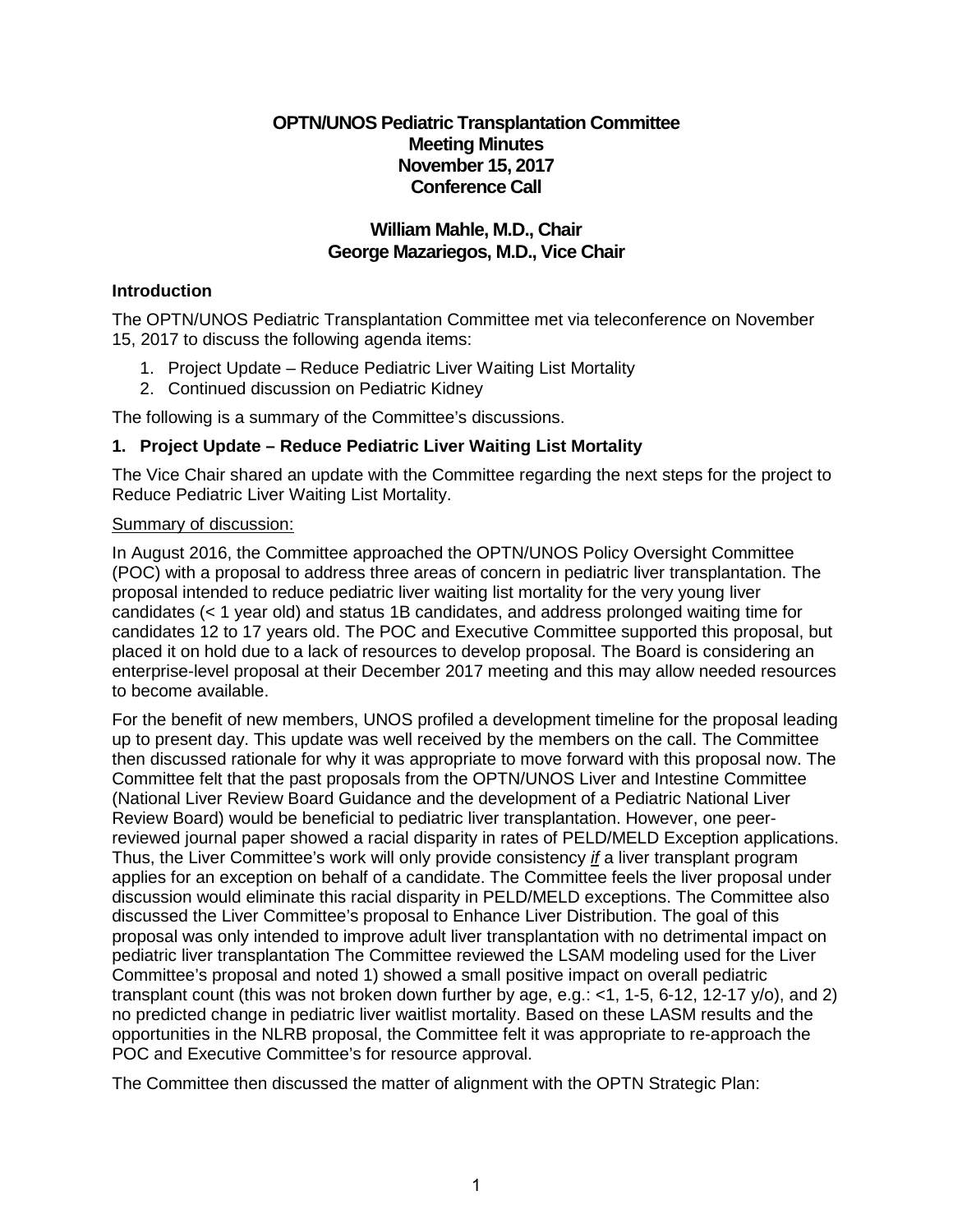- Committee feels this proposal is most closely aligned with Goal III.
	- o The proposal is intended to improve pediatric waitlist outcomes by reducing or eliminating mortality in very young liver transplant candidates. Long-term pediatric recipient outcomes (graft and patient survival, growth, psychological development, quality of life, and decreased impact from comorbid conditions) are also expected to be improved by benefits of earlier transplantation. This is due to time-limited opportunity for growth and development (Prudential Lifespan Account), as well as the need to maximize life benefit post transplantation (Fair Innings Concept).
	- o These liver transplant candidates, especially very young candidates, are detrimentally impacted from lack of appropriate size matched donors and rapid progression of liver disease.
- Committee acknowledges there will be some impact on Goal II
	- o Consensus is that pediatric liver transplant candidates as a population have access to transplantation
	- o Project would improve access to liver transplants for all pediatric candidates by prioritizing these candidates higher on match run lists.

Committee members then discussed the importance of messaging this proposal. Recommendations included 1) pediatric liver waiting list mortality is unchanged in the last several years…but this is not acceptable and we can do better, 2) there are expected gains in transplant numbers by expected increases segmental liver transplants, 3) the Committee feels the solution can address this pediatric issue without negatively impacting adult liver transplantation, 4) new data analysis of adult liver transplant outcomes showed equivalent outcomes in segmental vs whole liver transplants in non-status1A adults, and 5) robust support from the Liver Committee to pursue this project with the Committee leading the effort.

# Next steps:

The Vice Chair will present the proposal to the POC on November 17, 2017. If approved, the Executive Committee will consider the proposal in January 2018. UNOS staff will update the Committee in January 2018.

# **2. Continued discussion on Pediatric Kidney**

During the October 2017 in-person meeting, the Committee heard a guest presentation regarding the impact of the Kidney Allocation System (KAS) on pediatric kidney transplantation. The Committee had follow-up discussions on this area of concern.

#### Summary of discussion:

The Committee has had several discussions on recent conference calls and meetings regarding concerns of decreased transplant rates for pediatric kidney transplant candidates as a result of KAS implementation. As a result of these conversations, there is a strong desire with members to sponsor policy changes to KAS to address gaps for pediatric kidney candidates.

Contemporaneously, the OPTN/UNOS Kidney Transplantation Committee has shared similar concerns during their conference calls and identified the need to amend KAS to address:

- Decreased transplant rates for pediatric kidney transplant candidates, and
- Highly sensitized kidney transplant candidates.

The Kidney Committee has reviewed post-implementation data on KAS to gain a better understanding of the potential issues. As a result of this analysis, the Kidney Committee Chair has committed to further discussion and review of additional data in December 2017. The